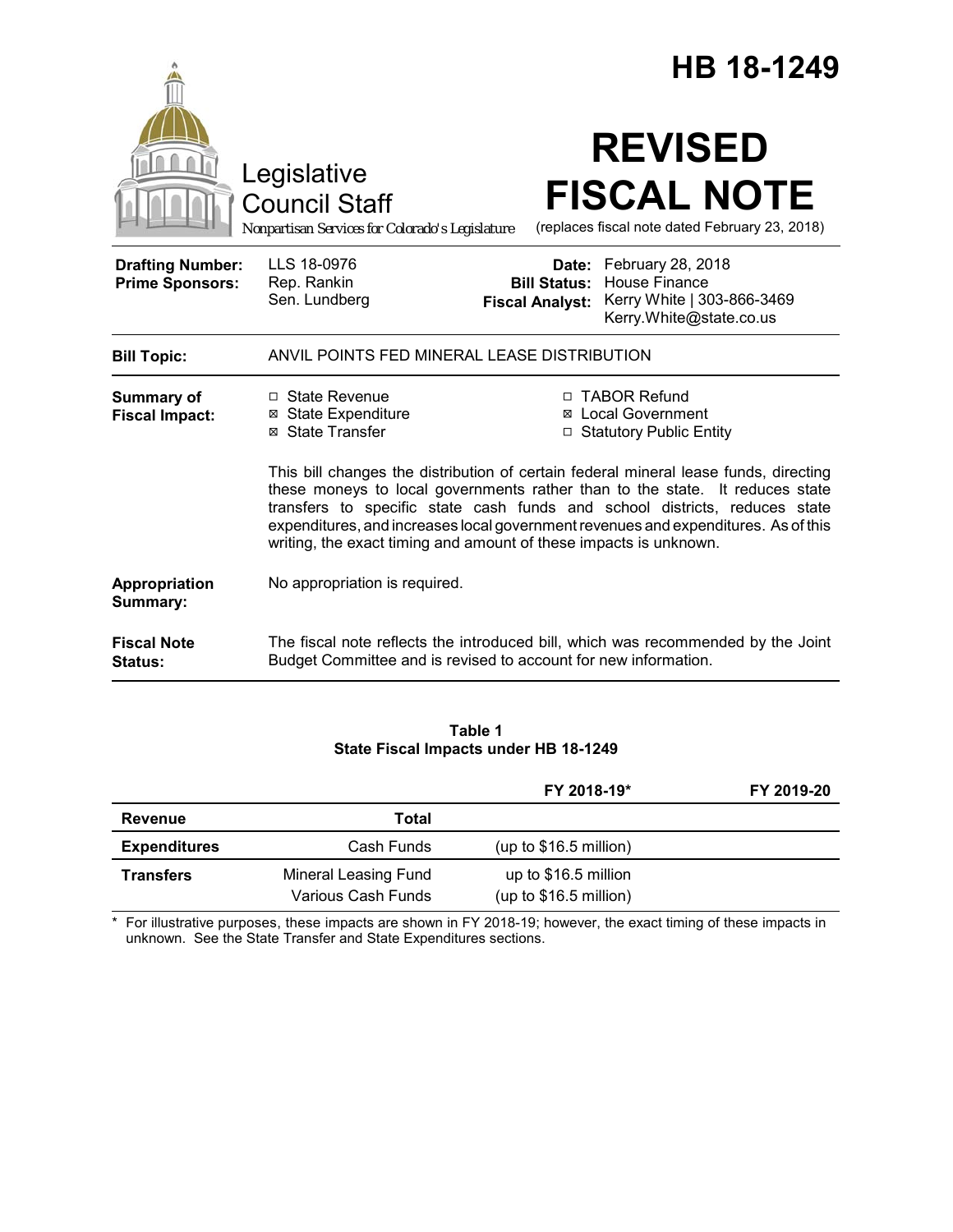February 28, 2018

### **Summary of Legislation**

The bill changes the distribution of any royalties received from the state's share of previously withheld federal mineral lease (FML) revenue from oil and gas production on naval oil shale reserve land. Instead of depositing this money in the state's Mineral Leasing Fund, the state treasurer is required to distribute these moneys as follows:

- 40 percent to Garfield County;
- 40 percent to Rio Blanco County;
- 10 percent to Mesa County; and
- 10 percent to Moffat County.

The bill amends the Federal Mineral Lease District Act to permit distributions to a FML district, if one exists, on behalf of a county. The state treasurer is required to consult with the Department of Local Affairs to determine if an applicable FML district exists prior to making any disbursements.

## **Background**

Under current law, moneys in the Mineral Leasing Fund are distributed on a quarterly basis, as follows:

- 48.3 percent to the State Public School Fund to support public schools;
- 40.0 percent to the Local Government Mineral Impact Fund to be allocated by the Department of Local Affairs to local governments through formula-based distributions and grants;
- 10.0 percent to the Colorado Water Conservation Board Construction Fund for water projects; and
- 1.7 percent to school districts that are located in counties that are directly impacted by mineral production.

The federal government withheld approximately \$113 million from Colorado related to the Anvil Points site and expended approximately \$80 million of this amount for clean up of the site. As of this writing, the exact timing and amount of any federal disbursements of the balance of these moneys is unknown; however, the fiscal note assumes that the state's share will be 50 percent of the balance, or up to \$16.5 million.

### **State Transfers**

This bill reduces transfers from the Mineral Leasing Fund to the State Public School Fund, Local Government Mineral Impact Fund, and the Colorado Water Conservation Board Construction Fund. Based on the known Anvil Points site expenditures, the value of these transfers could be up to \$16.5 million; however, the exact amount and timing of any federal payments from which these transfers would be reduced is not known. For illustrative purposes, and assuming a reduction of \$16.5 million, state transfers from the Mineral Leasing Fund will be reduced as follows:

- (\$7,969,500) to the State Public School Fund;
- (\$6,600,000) to the Local Government Mineral Impact Fund;
- (\$1,650,000) to the Colorado Water Conservation Board Construction Fund; and
- (\$280,500) to school districts located in counties directly impacted by mineral production.